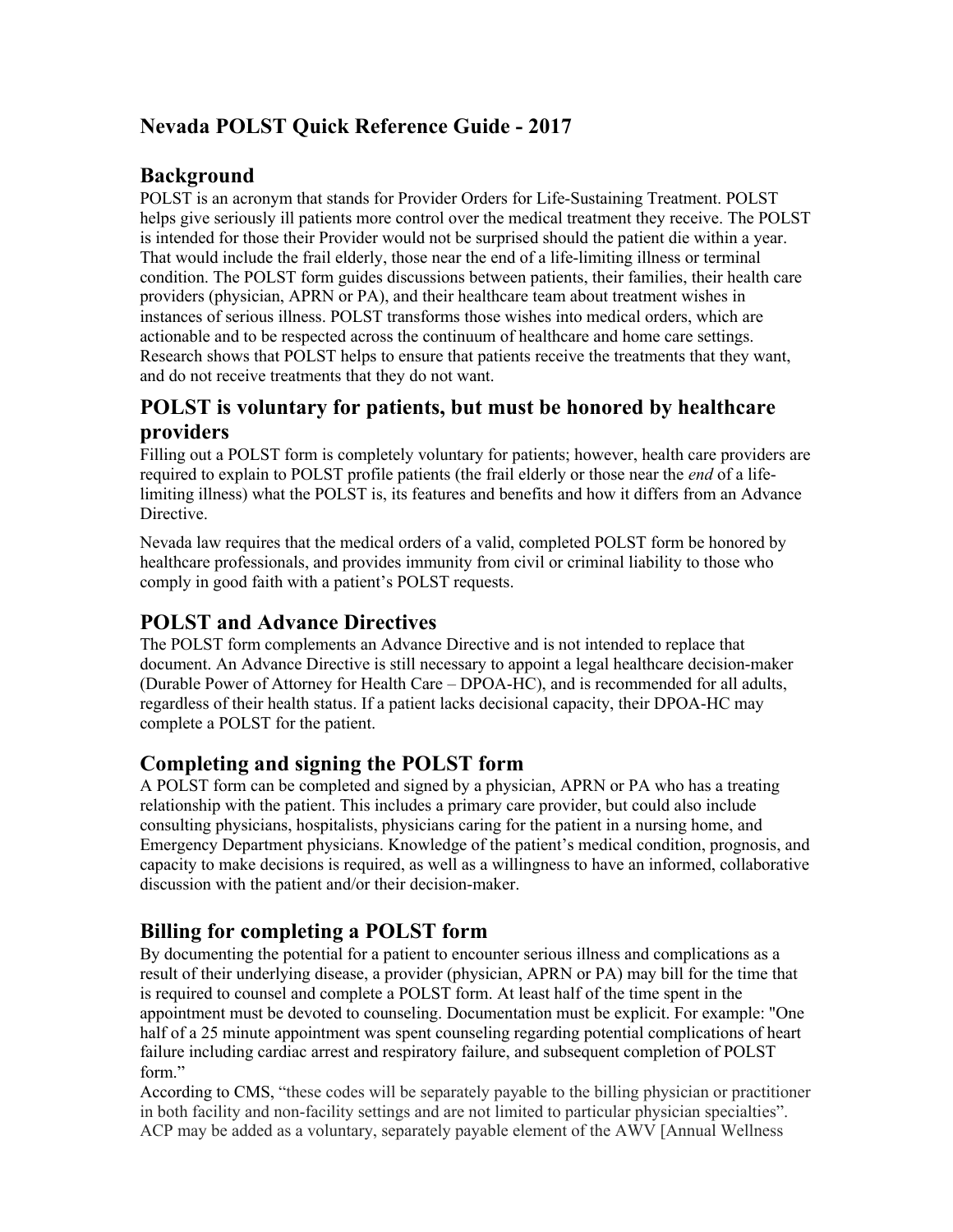Visit]. CMS instructs that "when ACP is furnished as an optional element of AWV as part of the same visit with the same date of service, CPT codes 99497 and 99498 should be reported and will be payable in full in addition to payment that is made for the AWV under HCPCS code G0438 or G0439, when the parameters for billing those CPT codes are separately met, including requirements for the duration of the ACP services. Under these circumstances, ACP should be reported with modifier -33 and there will be no Part B coinsurance or deductible, consistent with the AWV". These codes may not be used for telehealth services; the above described services must be face-to-face by the provider.

- 30 min counseling with an established patient  $= 99497$
- 30 min add-on code providing addition reimbursement

## **POLST for patients lacking capacity**

A healthcare professional can complete the POLST form based on the legal decision-maker's understanding of their loved one's wishes. The legal decision-maker can then sign the POLST form on behalf of the patient. For information regarding who a legal decision-maker may be, see the back of the POLST form under "Completing a POLST"

## **Modifying a POLST form**

The POLST can be modified or revoked by a patient, verbally or in writing, at any time. Changes by others are limited as follow:

- A legal Representative (DPOA-HC, guardian or parent of a minor) may change, void or over-ride any POLST completed for the patient if the patient lacks decisional capacity.
- A legal Surrogate may *only* change, revoke or over-ride a POLST that they themselves completed for the patient, if the patient lacks decisional capacity.

Such changes should be based on new information or changes in the patient's condition, and should be consistent with the patient's goals of care.

## **CPR/Full Treatment requirement**

Cardiopulmonary resuscitation (CPR) is defined to include chest compressions and Advanced Cardiac Life Support procedures, including intubation. If CPR is desired, then the full array of CPR procedures should be expected to be implemented. This should be clarified for the patient. If CPR is successful initially and the heart is revived, then it is highly likely that the patient will end up on a ventilator. A patient not willing to accept Full Treatment/ventilator treatment should not have CPR performed. The patient can choose Full Treatment as a "Trial Period" not to be kept on life support if not expected to recover; then, if not recovering, ventilator treatment could be withdrawn in accordance with his/her wishes.

## **No CPR and Full Treatment compatibility rationale**

"No CPR" represents a treatment decision that applies only to the specific situation of a complete cardiac arrest, where the patient is unconscious, has stopped breathing and has no heartbeat. CPR only applies when a patient has died. "Full Treatment," in comparison, describes treatment that is rendered, if indicated, when patient is still alive and has a heartbeat. "Full Treatment" would be given when in respiratory arrest, where breathing has failed but the patient still has a heartbeat. The prognosis for cardiac arrest is significantly different than the prognosis for respiratory arrest, and it is essential to delineate these differences. "No CPR" and "Full Treatment" is a legitimate combination of Section A and B choices on the POLST form.